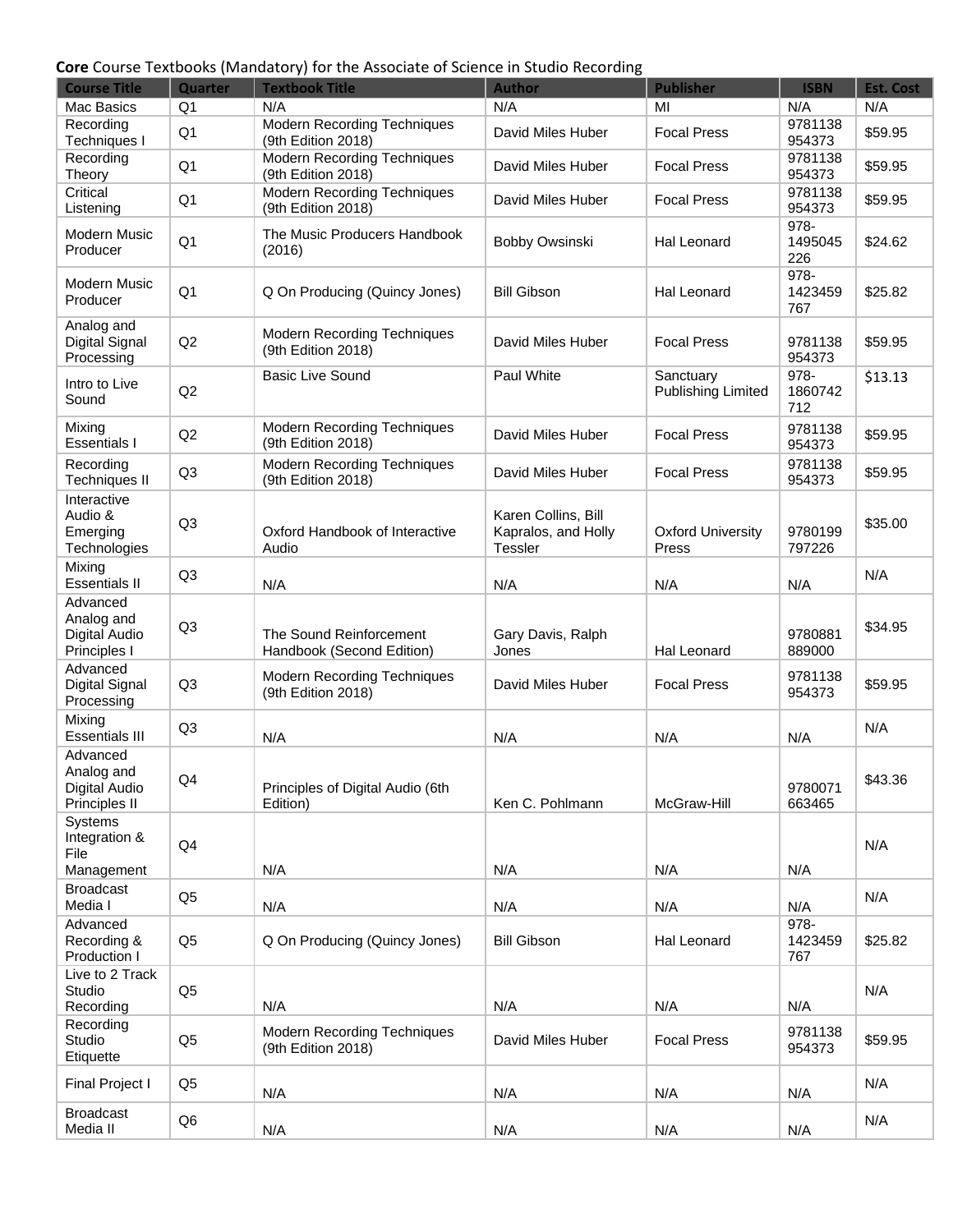| Advanced<br>Recording &<br>Production II | Q6 | N/A                                                                                                              | N/A                                             | N/A                               | N/A                                    | N/A                |
|------------------------------------------|----|------------------------------------------------------------------------------------------------------------------|-------------------------------------------------|-----------------------------------|----------------------------------------|--------------------|
| Studio<br>Technology                     | Q6 | The Sound Reinforcement<br>Handbook – Second Edition<br><b>Modern Recording Techniques</b><br>(9th Edition 2018) | Gary Davis, Ralph<br>Jones<br>David Miles Huber | Hal Leonard<br><b>Focal Press</b> | 9780881<br>889000<br>9781138<br>954373 | \$34.95<br>\$59.95 |
| Final Project II                         | Q6 | N/A                                                                                                              | N/A                                             | N/A                               | N/A                                    | N/A                |

#### **Elective** Course Textbooks (Optional–Based on Each Individual's Elective Course Choices)

| <b>Course Title</b>             | <b>Quarter</b> | <b>Textbook Title</b>                                     | <b>Author</b>     | <b>Publisher</b>      | <b>ISBN</b>            | <b>Est. Cost</b> |
|---------------------------------|----------------|-----------------------------------------------------------|-------------------|-----------------------|------------------------|------------------|
| Project Studio<br>Design        | $Q1-Q6$        | Studio Builder's Handbook                                 | Bobby Owsinski    | Alfred Music          | 978-<br>0739077<br>030 | \$28.16          |
| <b>Project Studio</b><br>Design | $Q1-Q2$        | <b>Modern Recording Techniques</b><br>(9th Edition 2018)  | David Miles Huber | <b>Focal Press</b>    | 978-<br>1138954<br>373 | \$38.37          |
| Logic 1                         | $Q1-Q6$        | Logic Pro X 10.5: Professional<br>Music Production (2020) | David Nahmani     | <b>Peachpit Press</b> | 978-<br>0136886<br>624 | \$59.99          |
| Logic 2                         | $Q1-Q6$        | Logic Pro X 10.5: Professional<br>Music Production (2020) | David Nahmani     | <b>Peachpit Press</b> | 978-<br>0136886<br>624 | \$59.99          |

## **Textbooks & Fees (These books are included in Materials Fee)**

These fees are associated with the following courses and are paid through student billing at the time of registration.

| <b>Course Title</b> | Quarter<br><b>Needed</b> | <b>Textbook Title</b>      | <b>Author</b> | <b>Publisher</b> | <b>Est. Cost</b> |
|---------------------|--------------------------|----------------------------|---------------|------------------|------------------|
| Pro Tools 101       | Q1                       | Pro Tools 101 (v2020/2021) | N/A           | Avid             | \$39.00          |
| Pro Tools 110       | Q2                       | Pro Tools 110 (v2020/2021) | N/A           | Avid             | \$85.00          |
| Pro Tools 201       | Q3                       | Pro Tools 201 (v2020.9)    | N/A           | Avid             | \$110.00         |
| Pro Tools 210M      | Q4                       | Pro Tools 210M (v2020.12)  | N/A           | Avid             | \$125.00         |
| Electronics         | Q1                       | Materials Fee              | N/A           | N/A              | \$85.00          |

### **eBooks (These books are included in Materials Fee)**

These fees are associated with the following courses and are paid through student billing at the time of registration.

| <b>Course Title</b>                        | <b>Quarter</b><br><b>Needed</b> | <b>Textbook Title</b> | <b>Author</b> | <b>Publisher</b>    | <b>Est. Cost</b> |
|--------------------------------------------|---------------------------------|-----------------------|---------------|---------------------|------------------|
| Mac Basics                                 | Q1                              | N/A                   | Shaun Youth   | Musicians Institute | \$14.99          |
| Electronics                                | Q <sub>1</sub>                  | N/A                   | Jon Wang      | Musicians Institute | \$14.99          |
| Console<br><b>Operation: Neve</b>          | Q1                              | N/A                   | Shaun Youth   | Musicians Institute | \$14.99          |
| Console<br>Operation: API                  | Q2                              | N/A                   | Shaun Youth   | Musicians Institute | \$14.99          |
| Musicianship for<br>Audio<br>Professionals | Q <sub>1</sub>                  | N/A                   | Kirk Margo    | Musicians Institute | \$14.99          |
| Console<br>Operation: SSL                  | Q <sub>3</sub>                  | N/A                   | Shaun Youth   | Musicians Institute | \$14.99          |
| Console Op:<br>System 5 Euph               | Q4                              | N/A                   | Shaun Youth   | Musicians Institute | \$14.99          |